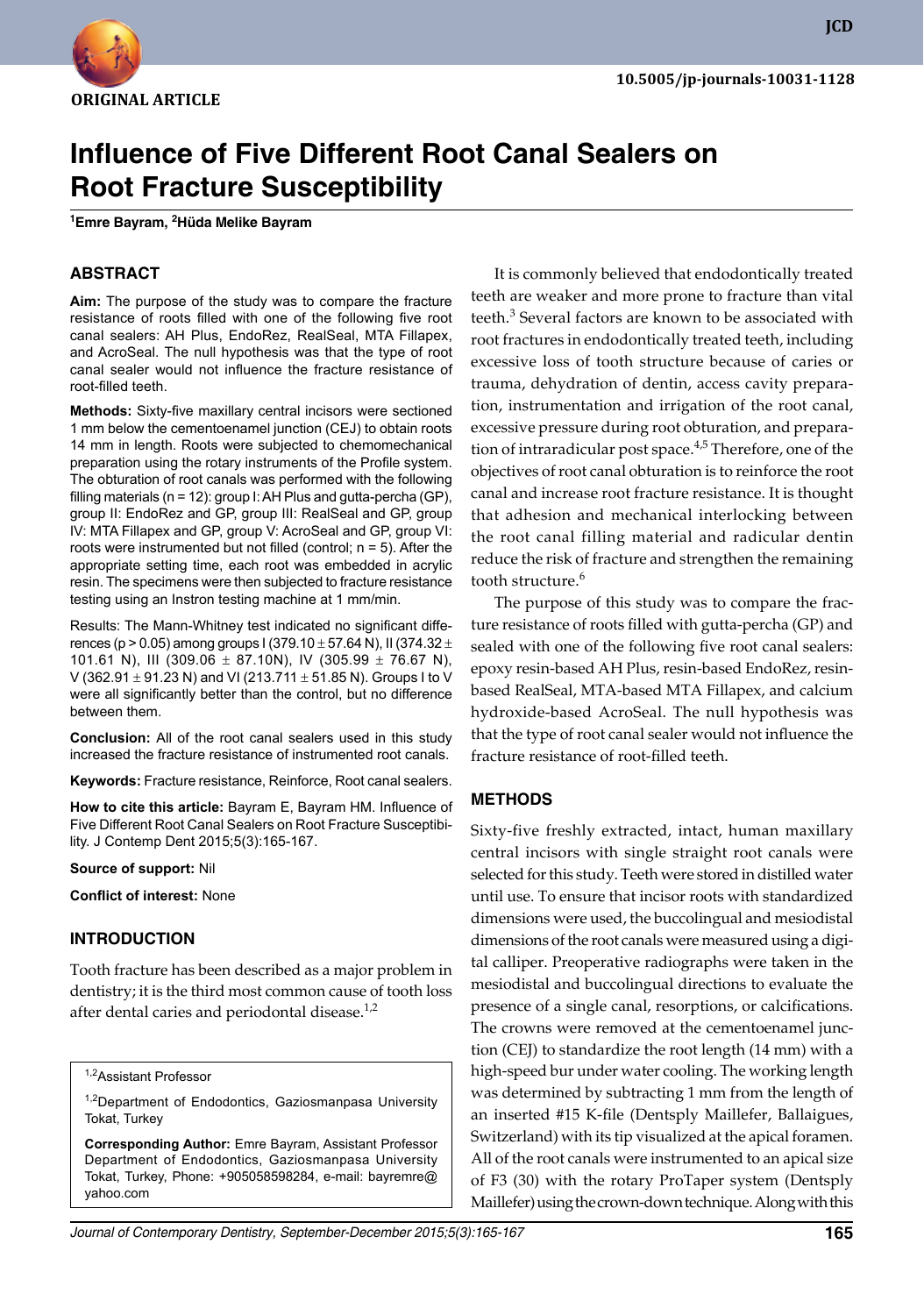instrumentation, 5.25% NaOCl irrigation was applied between each file. Following instrumentation, all canals were irrigated with 5 ml of 17% EDTA solution followed by 5 ml of NaOCl to remove the smear layer. The canals were finally rinsed with 5 ml of distilled water, dried using paper points, and divided into five experimental groups of 12 teeth each according to the obturating materials and the root canal sealers used. Root canals of all teeth were obturated using the lateral condensation technique. The groups were classified as follows: group I, AH Plus (Dentsply DeTrey, Konstanz, Germany) sealer and GP; group II, EndoRez (Ultradent, South Jordan, UT, USA) sealer and GP; group III, RealSeal (SybronEndo, Orange, CA) sealer and GP; group IV, MTA Fillapex (Angelus Industria de Produtos Odontologicos S/A, Londrina, Brazil) sealer and GP; group V, AcroSeal (Septodont, Saint-Maur-des-Fosses, France) sealer and GP; group VI, roots were instrumented but not filled (control).

Mesiodistal and buccolingual radiographs were taken to verify complete filling. After root filling, the coronal 2 mm of the filling materials was removed, and the spaces were filled with a temporary filling material (Cavit; 3M ESPE, Seefeld, Germany). The teeth were stored at 37ºC with 100% humidity for 7 days to allow the sealers to set.

Acrylic resin blocks were prepared 10 mm in height and 20 mm in diameter. All of the roots were mounted vertically in self-cure acrylic resin (Meliodent; Bayer Dental, Leverkuser, Germany). The apical root ends were embedded vertically in 5 mm of the acrylic resin, exposin 9 mm of the coronal portion of each root. A universal testing machine (Instron Corp, Canton, MA, USA) was used for the strength test. The acrylic blocks were placed on the lower plate of the machine. The upper plate consisted of a spherical steel tip with a diameter of 2 mm. The tip was centered over the canal orifice, and a slowly increasing vertical force was exerted (1 mm/min) until fracture occurred. The maximum force required to fracture each specimen was recorded in Newtons (N) and the results were compared. Statistical analysis was performed using Kruskal-Wallis and Mann-Whitney tests.

# **RESULTS**

Table 1 shows the mechanical testing results. According to the Kruskal-Wallis tests, there were statistically significant differences among the I to VI groups  $(p < 0.05)$ . The Mann-Whitney U-test revealed no significant differences among groups I to V ( $p > 0.05$ ). Groups I to V were all significantly better than the control, but no difference between them.

| <b>Table 1:</b> Minimum, maximum, and mean values of fracture  |  |
|----------------------------------------------------------------|--|
| strength (in Newtons) for both experimental and control groups |  |

|                    |    | Mean   |        |        |        |
|--------------------|----|--------|--------|--------|--------|
| Groups             | Ν  | value  | Min.   | Max.   | SD     |
| I (AH Plus)        | 12 | 379.10 | 297.41 | 451.80 | 57.64  |
| II (EndoRez)       | 12 | 374.32 | 149.63 | 532.89 | 101.61 |
| III (MTA Fillapex) | 12 | 309.06 | 148.45 | 374.04 | 87.10  |
| IV (RealSeal)      | 12 | 305.99 | 208.46 | 492.52 | 76.67  |
| V (AcroSeal)       | 12 | 362.91 | 233.23 | 588.86 | 91.23  |
| IV (Control)       | 5  | 213.71 | 157.69 | 290.84 | 51.85  |

# **DISCUSSION**

Standardization of the samples is an important factor in mechanical testing. Variations in the dimensions of the roots, extraction time, and storage conditions may affect the results.<sup>7</sup> According to Versluis et al<sup>8</sup> root canal preparations that resulted in a round cross-section led to more uniform stress distributions within a root during filling, thereby reducing fracture susceptibility.

In this study, we used standardized instrumentation, irrigation and obturation procedures. To standardize the apical canal diameter of the enlarged root canal, all roots were prepared to ProTaper size F3, corresponding to an apical size 30. A standard irrigation regimen, using EDTA and sodium hypochlorite, was used to remove the smear layer because this combination has been shown to enhance bonding of the materials tested to the dentinal surface of the root.<sup>9</sup>

Lertchirakarn et al $10$  evaluated the vertical fracture resistance with different root filling materials and sealers. Their study demonstrated that the sealer type did not significantly influence fracture load with the same core material; the core material was more important in terms of strengthening or reinforcing the root filling.<sup>10</sup> For this reason, was used as the core material to assess the impact of root canal sealers in the current study.

For fracture strength measurement, in many studies, loading force was applied in a vertical direction because a vertical force applied parallel to the long axis of a tooth produces a more uniform stress distribution.<sup>11,12</sup> Therefore, in the current study, a single load to fracture was applied in the vertical direction with a cross-head speed of 1 mm minute<sup>-1</sup> using a universal testing machine.

In this study, filling of the root canals with AH Plus sealer did not significantly strengthen the roots compared with other sealers; in fact, no differences were detected among root canal sealers ( $p > 0.05$ ). These results corroborate previous findings.13,14

The epoxy resin-based sealers penetrate microirregularities better due to their creep capacity and high polymerization time.<sup>15</sup>

Materials that adhere to the root canal dentin surface will reinforce an endodontically treated tooth